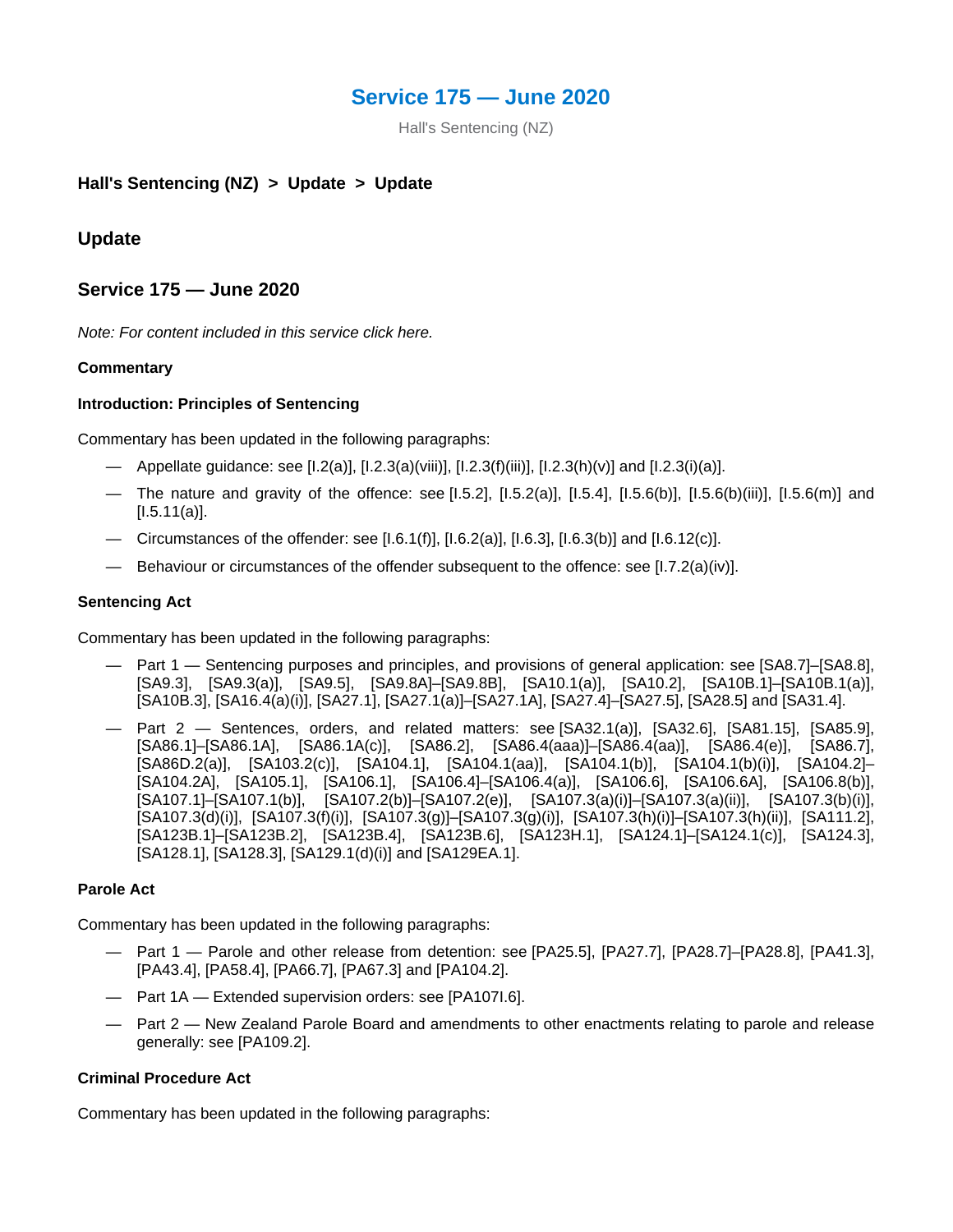— Part 5 — General provisions: see [CPA175.1], [CPA195.2], [CPA196.1], [CPA196.3], [CPA200.1]– [CPA200.1(c)(i)], [CPA200.2(a)], [CPA200.2(d)], [CPA200.4]–[CPA200.5], [CPA200.5(d)],<br>[CPA200.6(b)(ii)], [CPA200.7(a)], [CPA200.7(c)], [CPA200.7(e)]–[CPA200.7(g)], [CPA200.8(c)], [CPA200.6(b)(ii)], [CPA200.7(a)], [CPA200.7(c)], [CPA200.7(e)]–[CPA200.7(g)], [CPA200.8(c)], [CPA200.11], [CPA200.12]–[CPA200.12(a)], [CPA200.12(b)]–[CPA200.13(a)], [CPA200.14(b)], [CPA202.1(a)], [CPA202.1(c)]–[CPA202.2], [CPA204.1]–[CPA204.2] and [CPA208.1]–[CPA208.4].

## **Child Protection (Child Sex Offender Government Agency Registration) Act 2016**

Commentary has been updated in the following paragraphs:

- Section 1 Title: see [CP(CSOGAR)A1.2] and [CP(CSOGAR)A1.5].
- Part 1 Preliminary matters: see [CP(CSOGAR)A9.2].
- Schedule 2 Qualifying offences: see [CP(CSOGAR)A Sched2.1].

#### **Appendix I — The Sentencing Process**

Commentary has been updated in the following paragraphs:

- Procedure upon imposition of sentence: see [APPI.3.5(a)].
- Procedure subsequent to imposition of sentence: see [APPI.4.7(c)].

#### **Appendix II — Appeals Against Sentence**

Commentary has been updated in the following paragraphs:

- Introduction: see [APPII.1.1].
- Offender's right to appeal against sentence under the Criminal Procedure Act 2011: see [APPII.2].
- Prosecutor's (crown's) right to appeal against sentence under the Criminal Procedure Act 2011: see [APPII.3.10] and [APPII.3.11].
- Procedure on appeal: see [APPII.4.4(a)].
- Powers of appellate (appeal) courts to interfere with sentence: see [APPII.5.1(f)], [APPII.5.2(b)], [APPII.5.12] and [APPII.5.13(a)].

#### **Appendix III — Proceeds of Crime**

The Proceeds of Crime Act 1991 has been removed, and is now available on Lexis Advance under the Archive tab within Hall's Sentencing.

#### **Appendix VI — Bail**

Commentary has been updated in the following paragraphs:

- Part 1 General provisions regarding bail: see [APPVI.7.4] and [APPVI.15.1].
- Part 3 Court bail: see [APPVI.30A.2] and [APPVI.42.4(a)]–[APPVI.42.5].

#### **Appendix VII — Traffic Offences**

Commentary has been updated in the following paragraphs:

- Sentencing principles applicable to traffic offences: see [APPVII.2.3(b)] and [APPVII.2.4(a)].
- Sentencing practice: selected offences against the Land Transport Act 1998: see [APPVII.3.4(b)(ii)].
- Principal penal provisions of the Land Transport Act 1998 Licence supervision, vehicle impoundment and disqualification from driving: see [APPVII.4.4(ab)], [APPVII.4.5] and [APPVII.4.8(d)].

#### **Appendix IX — Sentencing Levels**

Commentary has been updated in the following paragraphs: